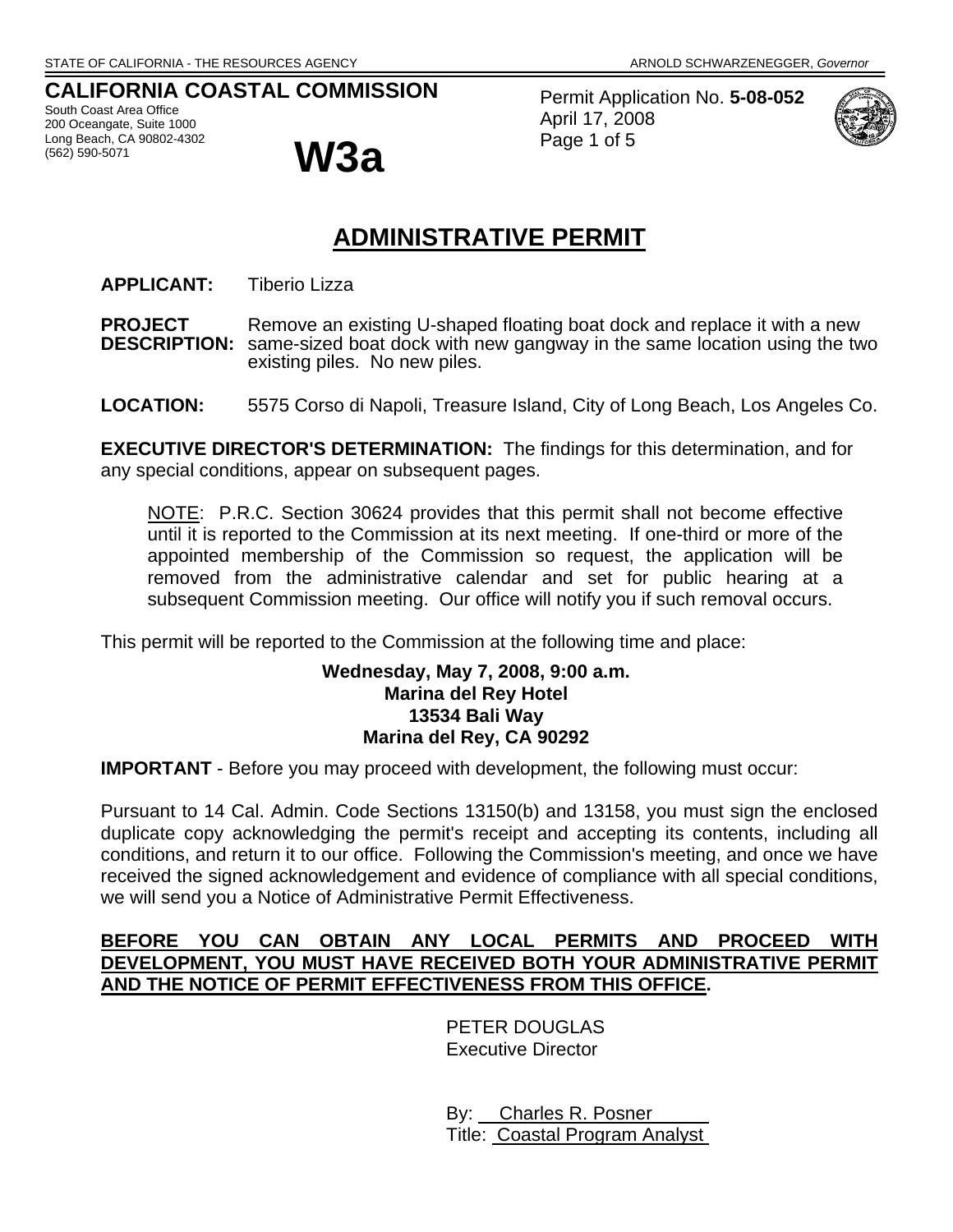#### 5-08-052 Page 2 of 5

## **STANDARD CONDITIONS:**

- 1. Notice of Receipt and Acknowledgment. The permit is not valid and development shall not commence until a copy of the permit, signed by the permittee or authorized agent, acknowledging receipt of the permit and acceptance of the terms and conditions, is returned to the Commission office.
- 2. Expiration. If development has not commenced, the permit will expire two years from the date this permit is reported to the Commission. Development shall be pursued in a diligent manner and completed in a reasonable period of time. Application for extension of the permit must be made prior to the expiration date.
- 3. Interpretation. Any questions of intent or interpretation of any term or condition will be resolved by the Executive Director or the Commission.
- 4. Assignment. The permit may be assigned to any qualified person, provided assignee files with the Commission an affidavit accepting all terms and conditions of the permit.
- 5. Terms and Conditions Run with the Land. These terms and conditions shall be perpetual, and it is the intention of the Commission and the permittee to bind all future owners and possessors of the subject property to the terms and conditions.

#### **SPECIAL CONDITIONS:** See Page Four.

#### **EXECUTIVE DIRECTOR'S DETERMINATION (continued):**

The Executive Director hereby determines that the proposed development is a category of development which, pursuant to PRC Section 30624, qualifies for approval by the Executive Director through the issuance of an Administrative Permit. Subject to Standard and Special Conditions as attached, said development is in conformity with the provisions of Chapter 3 of the Coastal Act of 1976 and will not have any significant impacts on the environment within the meaning of the California Environmental Quality Act. If located between the nearest public road and the sea, this development is in conformity with the public access and public recreation policies of Chapter 3.

#### **FINDINGS FOR EXECUTIVE DIRECTOR'S DETERMINATION:**

#### **A. Project Description**

The proposed project involves the replacement of a private residential boat dock in Alamitos Bay at Treasure Island (Naples) in southeast Long Beach (Exhibit #2). The proposed Ushaped floating dock is 44 feet long and 24 feet wide with two four-foot wide fingers, the same size as the dock being replaced (Exhibit #4). The two existing piles will remain in place to secure the new dock. No new piles are proposed or permitted. Access between the new dock and the public walkway that runs along the Alamitos Bay waterfront will be provided by a new 2'3"x 16' gangway attached to the existing 3'x 4' platform and concrete steps built over the top of the existing vertical seawall (Exhibit #4).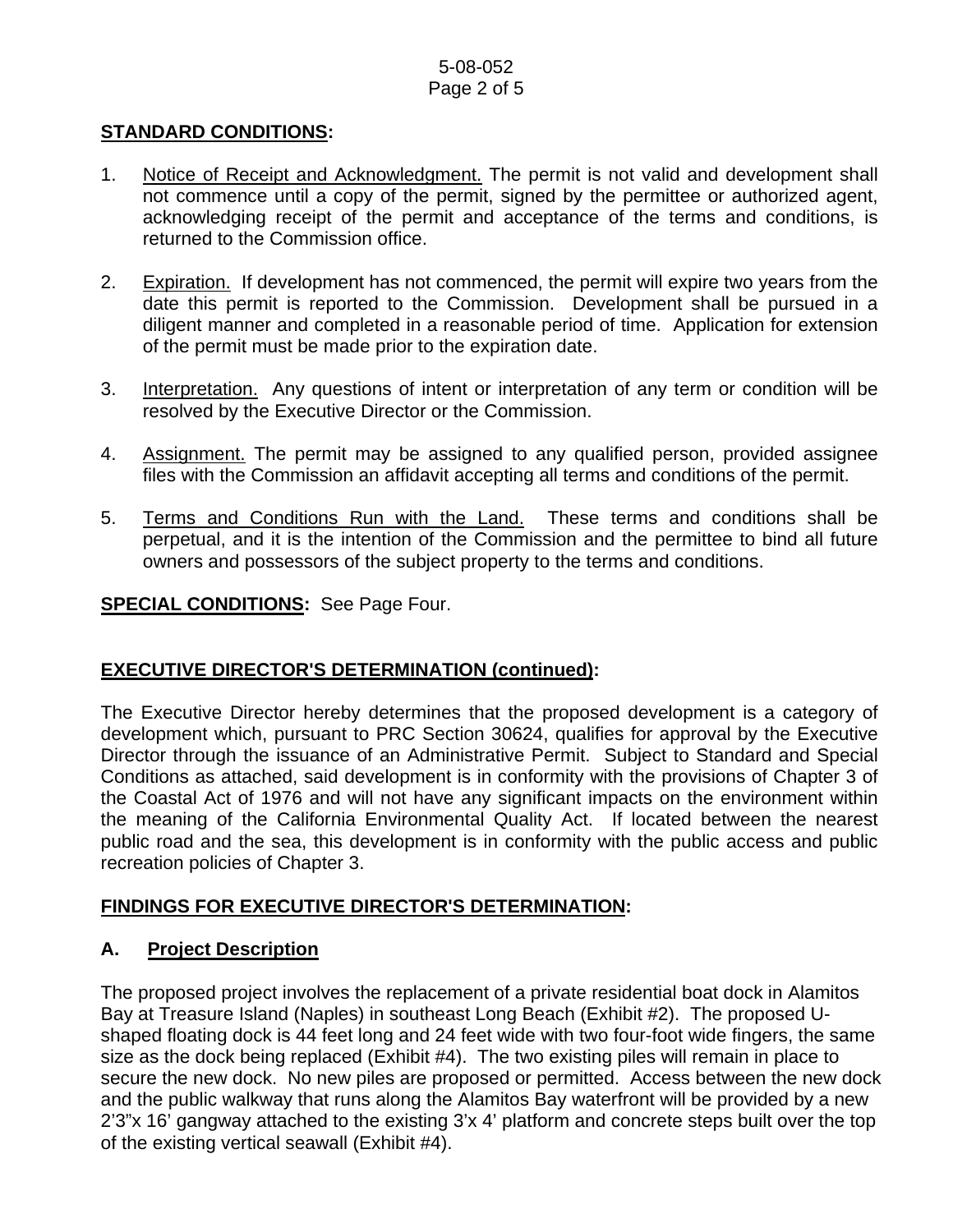The proposed project is in Alamitos Bay, situated between the bay's vertical seawall and the City Pierhead Line (Exhibit #4). The proposed dock is associated with the adjacent singlefamily residence and is for boating recreation purposes. The proposed project will not interfere with the public accessway that exists immediately inland of the seawall in this location. Eelgrass beds will not be disturbed by the proposed project as no disturbance of the bay bottom is proposed or permitted. Also, the National Marine Fisheries Service has found that eelgrass is not usually found within dock areas situated directly adjacent to the island's seawalls with no inter-tidal beach zones (like this site). The proposed project has received an "Approval in Concept" stamp from the City of Long Beach Planning Department and the City of Long Beach Marine Bureau. The applicant is in the process of obtaining a permit from the U.S. Army Corps of Engineers (Corps File No. SPL-2008-432-PHT).

# **B. Marine Resources**

The proposed recreational boat dock development and its associated structures do not result in the fill of coastal waters and are an allowable and encouraged marine related use. The proposed dock work will not have any significant adverse effect on sensitive marine resources, such as eelgrass. Therefore, the Commission finds that the proposed development, which is to be used solely for recreational boating purposes, conforms with Section 30230 and 30233 of the Coastal Act.

# **C. Water Quality**

The proposed dock work will be occurring on or within coastal waters. The storage or placement of construction material, debris, or waste in a location where it could be discharged into coastal waters would result in an adverse effect on the marine environment. To reduce the potential for construction related impacts on water quality, the Commission imposes special conditions requiring, but not limited to, the appropriate storage and handling of construction equipment and materials to minimize the potential of pollutants to enter coastal waters and for the use of on-going best management practices following construction. As conditioned, the Commission finds that the development conforms with Sections 30230 and 30231 of the Coastal Act.

# **D. Public Access and Recreation**

As conditioned, the proposed development will not have any new adverse impact on public access to the coast or to nearby recreational facilities. Thus, as conditioned, the proposed development conforms with Sections 30210 through 30214, Sections 30220 through 30224, and 30252 of the Coastal Act.

# **E. Local Coastal Program**

A coastal development permit is required from the Commission for the proposed development because it is located within the Commission's area of original jurisdiction. The Commission's standard of review for the proposed development is the Chapter 3 policies of the Coastal Act. The City of Long Beach certified LCP is advisory in nature and may provide guidance. The Commission certified the City of Long Beach LCP on July 22, 1980. As conditioned, the proposed development is consistent with Chapter 3 of the Coastal Act and with the certified LCP for the area.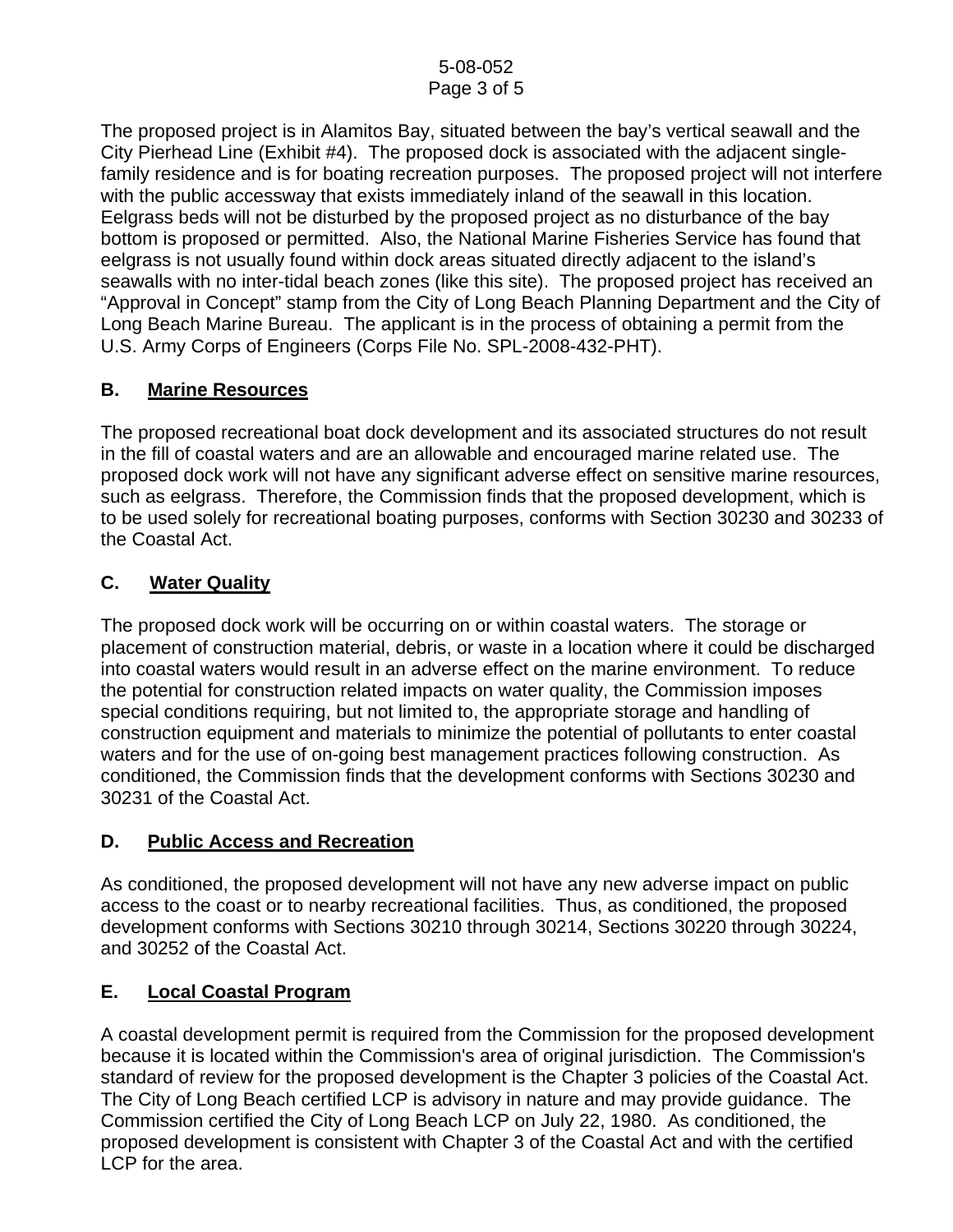# **F. California Environmental Quality Act (CEQA)**

As conditioned, there are no feasible alternatives or feasible mitigation measures available which would substantially lessen any significant adverse effect which the activity may have on the environment. Therefore, the Commission finds that the proposed project, as conditioned to mitigate the identified impacts, is the least environmentally damaging feasible alternative and can be found consistent with the requirements of the Coastal Act to conform to CEQA.

# **SPECIAL CONDITIONS:**

# **1. Permit Compliance**

 The permitted use of the approved development is for boating related uses only. All development must occur in strict compliance with the proposal as set forth in the application for permit, subject to any special conditions. Any deviation from the approved plans must be submitted for review by the Executive Director to determine whether an amendment to this coastal development permit is required.

# **2. Construction Responsibilities and Debris Removal**

- a) No construction materials, equipment, debris, or waste will be placed or stored where it may be subject to wave, wind, or rain erosion and dispersion.
- b) Any and all construction material shall be removed from the site within ten days of completion of construction and disposed of at an appropriate location.
- c) Machinery or construction materials not essential for project improvements are prohibited at all times in the subtidal or intertidal zones.
- d) No disturbance of the bottom is permitted.
- e) Floating booms will be used to contain debris discharged into coastal waters and any debris discharged will be removed as soon as possible but no later than the end of each day.
- f) Divers will recover non-buoyant debris discharged into coastal waters as soon as possible after loss.

# **3. Best Management Practices (BMP) Program**

By acceptance of this permit, the applicant agrees that the long-term water-borne berthing of boat(s) in the approved dock and/or boat slip will be managed in a manner that protects water quality pursuant to the implementation of the following BMPs.

- a) Boat Cleaning and Maintenance Measures:
	- 1. In-water top-side and bottom-side boat cleaning shall minimize the discharge of soaps, paints and debris.
	- 2. In-the-water hull scraping or any process that occurs under water that results in the removal of paint from boat hulls is prohibited. Only detergents and cleaning components that are designated by the manufacturer as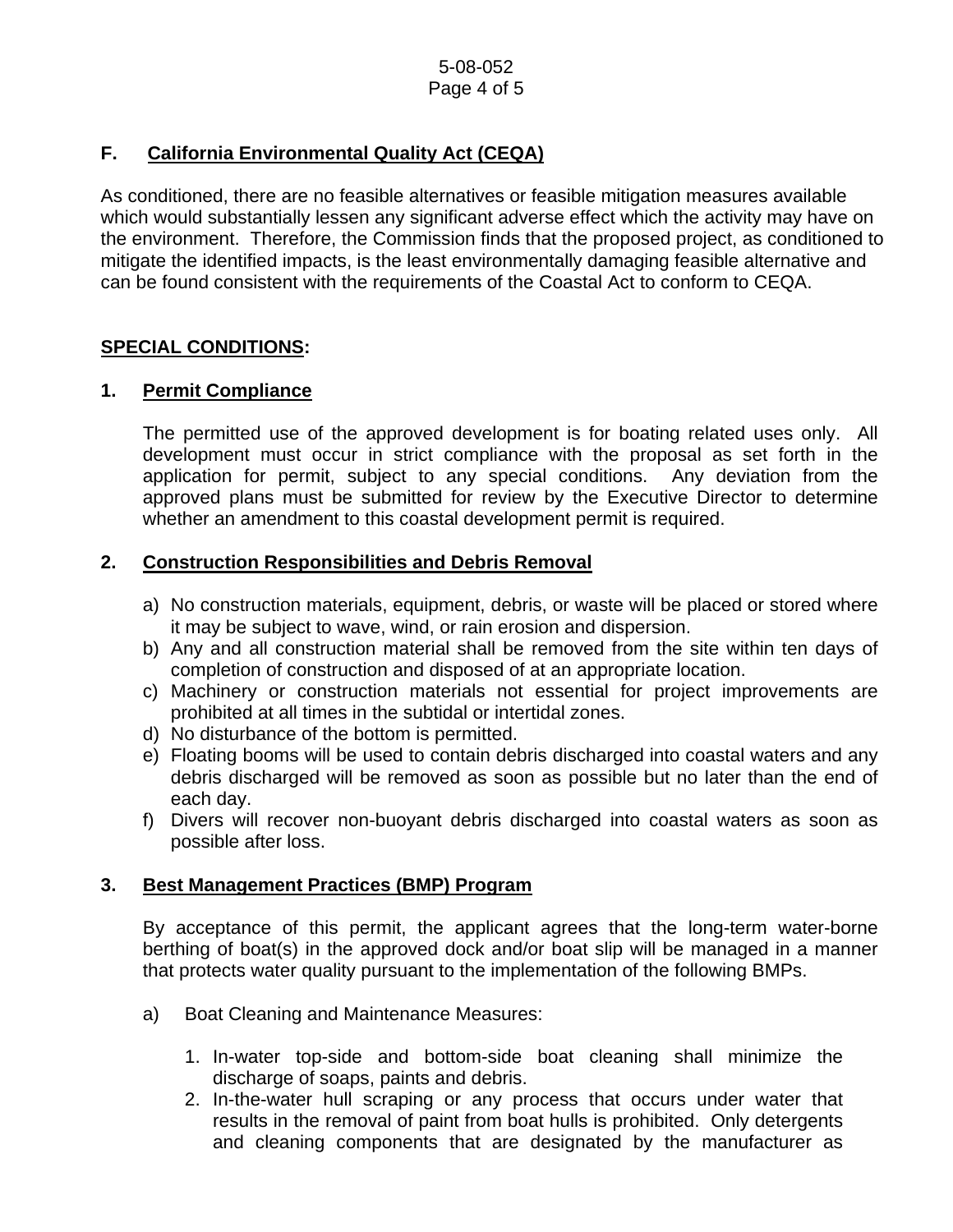#### 5-08-052 Page 5 of 5

phosphate-free and biodegradable shall be used, and only minimal amounts shall be used.

- 3. The applicant shall minimize the use of detergents and boat cleaning and maintenance products containing ammonia, sodium hypochlorite, chlorinated solvents, petroleum distillates or lye.
- b) Solid and Liquid Waste Management Measures:

All trash, recyclables, and hazardous wastes or potential water contaminants, including old gasoline or gasoline with water, absorbent materials, oily rags, lead acid batteries, anti-freeze, waste diesel, kerosene and mineral spirits shall be disposed of in a proper manner and shall not at any time be disposed of in the water or gutter.

c) Petroleum Control Management Measures:

Oil absorbent materials should be examined at least once a year and replaced as necessary. The applicant shall recycle the materials, if possible, or dispose of them in accordance with hazardous waste disposal regulations. The boaters are encouraged to regularly inspect and maintain engines, seals, gaskets, lines and hoses in order to prevent oil and fuel spills. Boaters are also encouraged to use preventive engine maintenance, oil absorbents, bilge pump-out services, or steam cleaning services as much as possible to clean oily bilge areas. Clean and maintain bilges. Do not use detergents while cleaning. The use of soaps that can be discharged by bilge pumps is discouraged.

#### **4. Public Access along the Waterway**

The proposed project shall not interfere with public access and use of the public walkway that runs along the waterfront.

# **ACKNOWLEDGMENT OF PERMIT RECEIPT/ACCEPTANCE OF CONTENTS:**

\_\_\_\_\_\_\_\_\_\_\_\_\_\_\_\_\_\_\_\_\_\_\_\_\_\_\_\_ \_\_\_\_\_\_\_\_\_\_\_\_\_\_\_\_\_\_\_\_\_\_

I/We acknowledge that I/we have received a copy of this permit and have accepted its contents including all conditions.

Applicant's Signature **Date of Signing**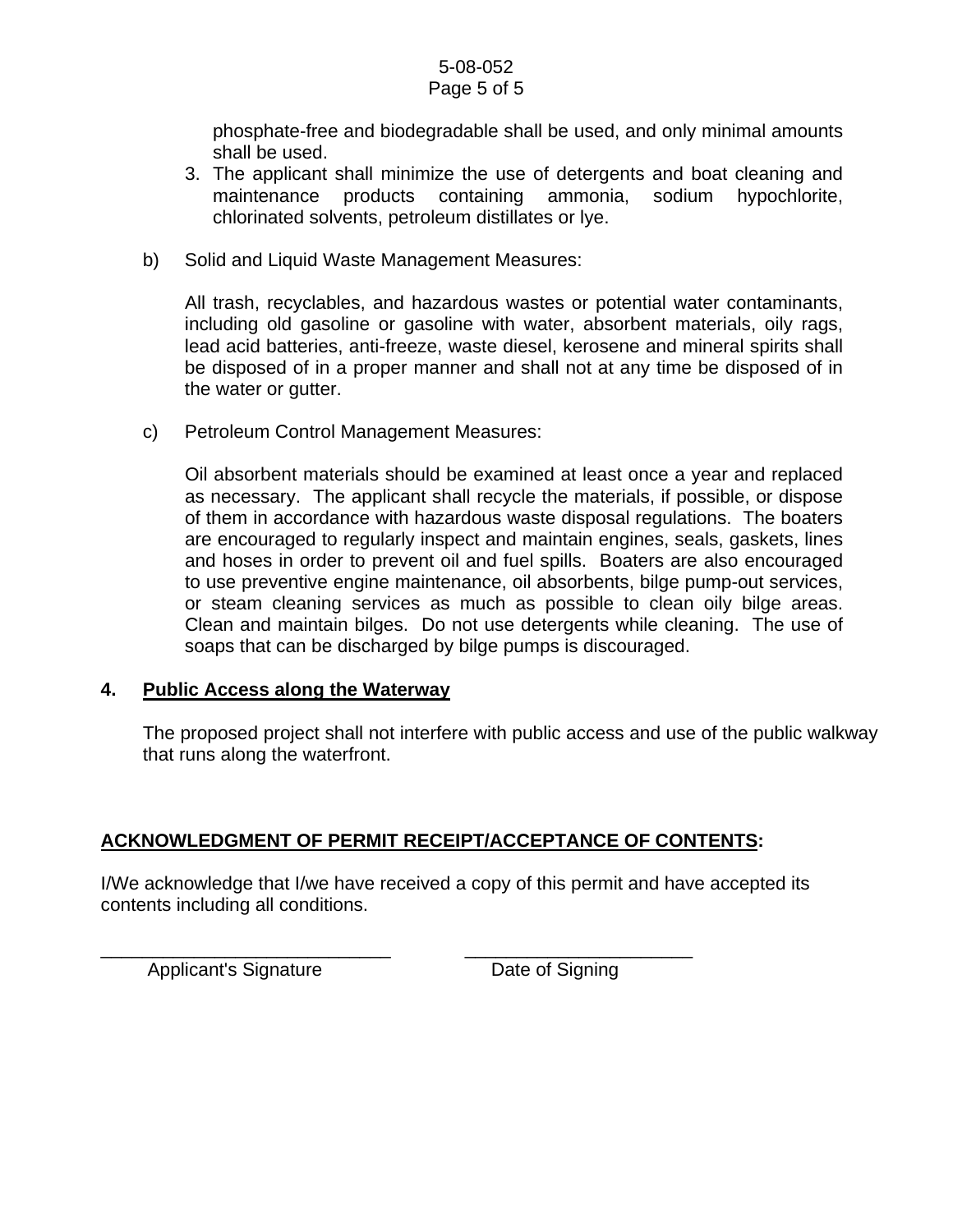# **City of Long Beach**

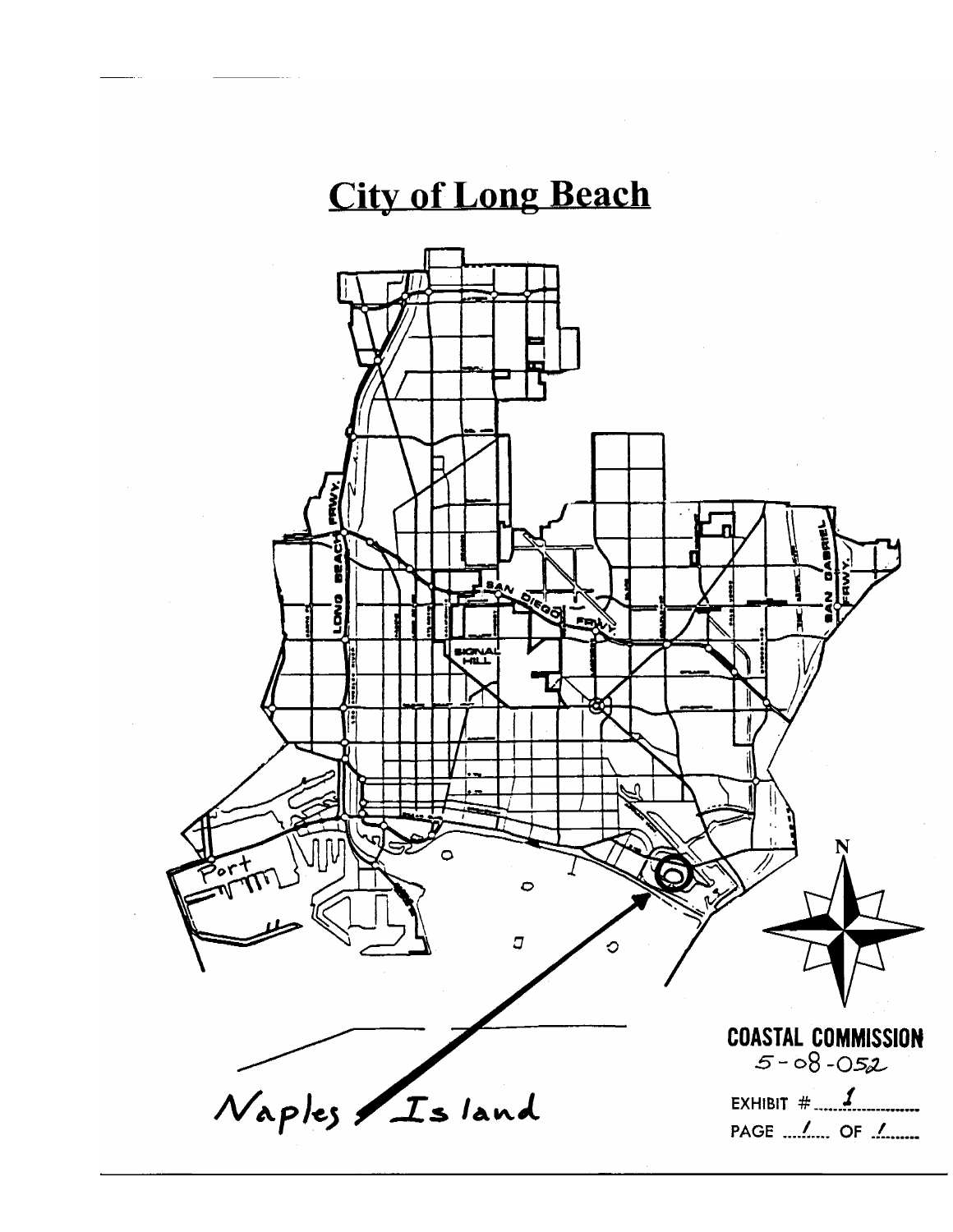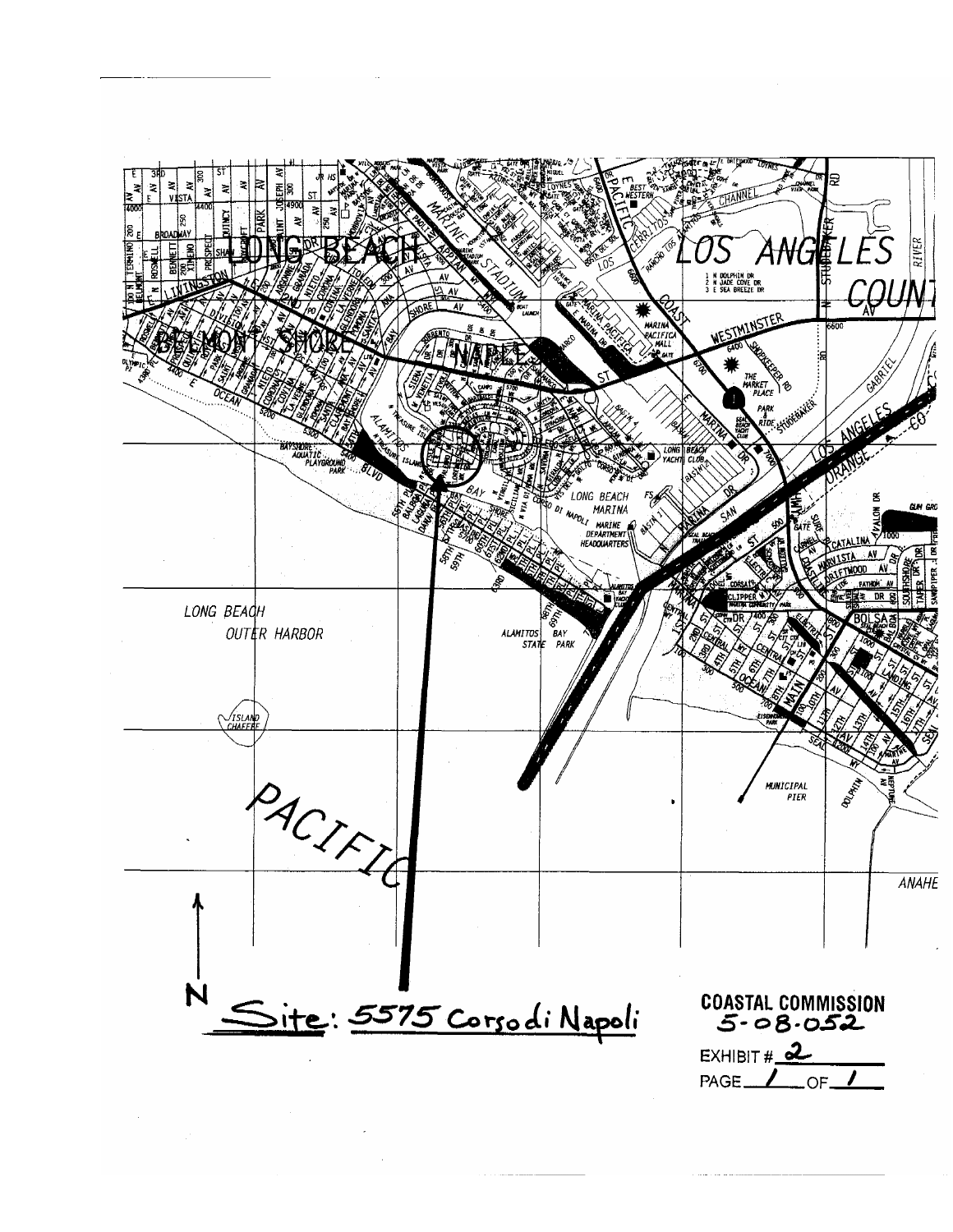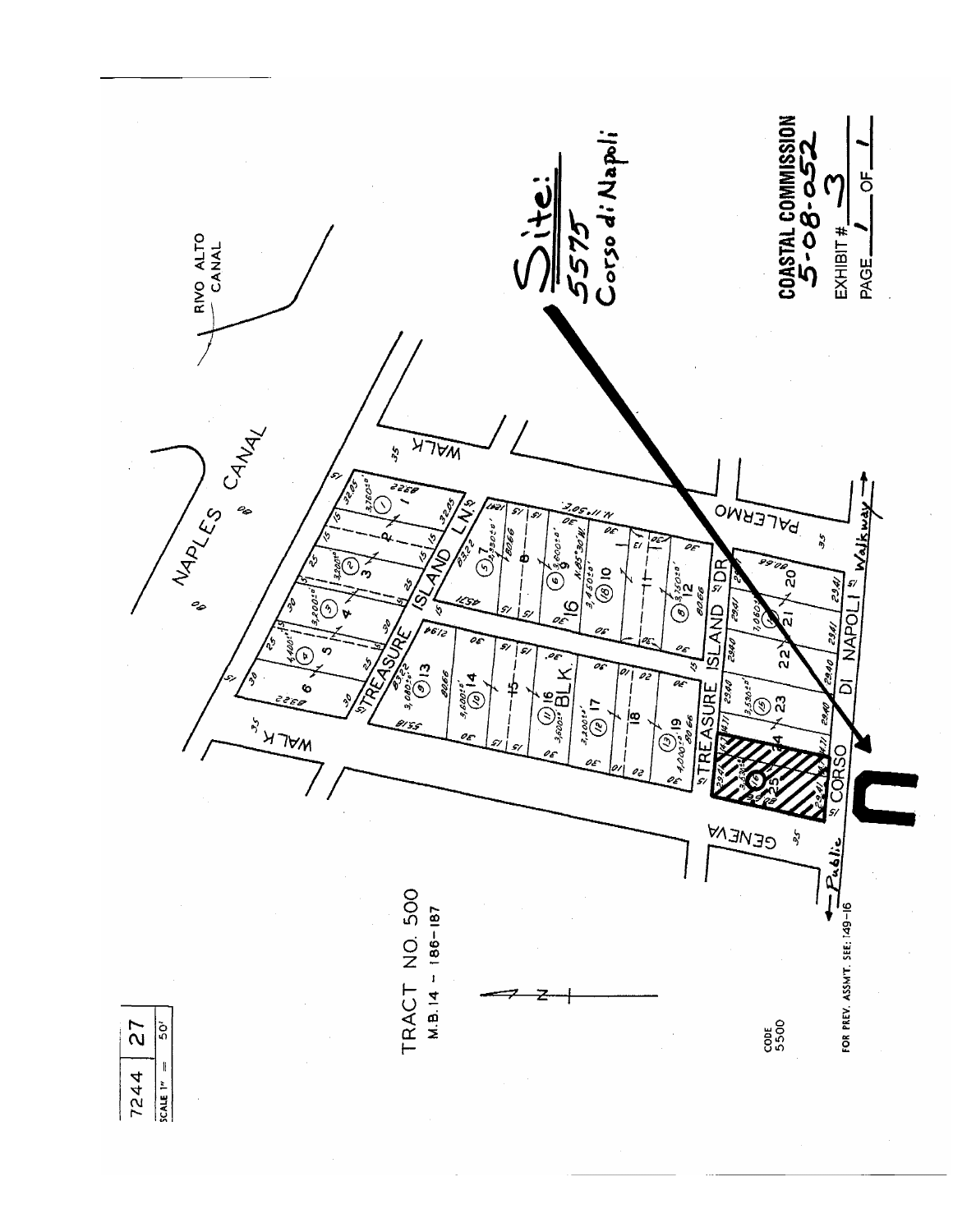